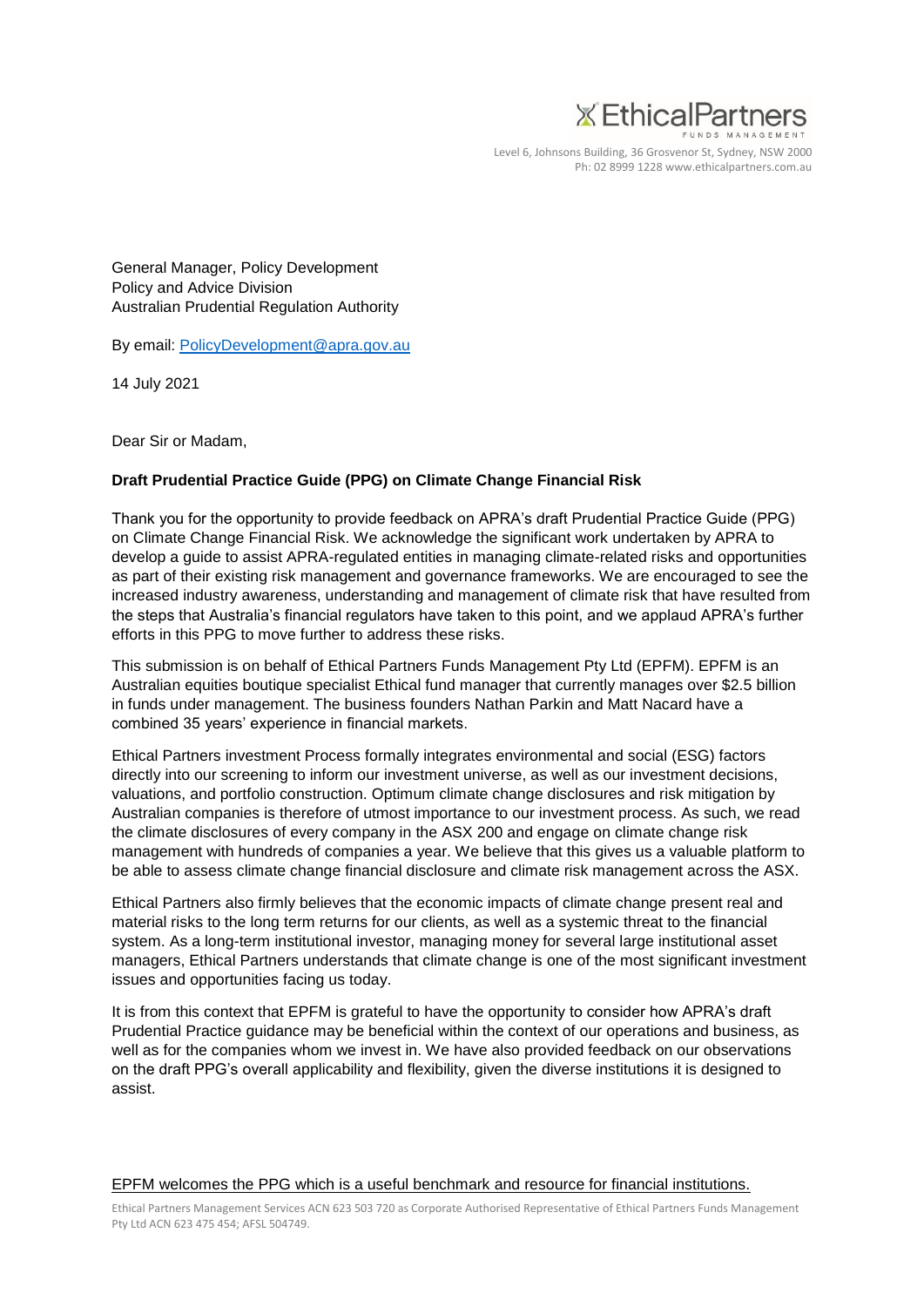

Level 6, Johnsons Building, 36 Grosvenor St, Sydney, NSW 2000 Ph: 02 8999 1228 www.ethicalpartners.com.au

- Ethical Partners further applauds that APRA's Draft PPG highlights that the financial risks associated with climate change have a number of elements that distinguish them from other financial risks and require special attention including:
	- $\circ$  the potential for irreversible changes in climate, with impacts that may not easily be mitigated or reversed
	- o the far-reaching impact to all parts of the financial system
	- $\circ$  the potential for risks to manifest across multiple lines of the business at the same time
	- $\circ$  the uncertain and extended time horizon over which climate risks may materialise. which extended beyond typical business planning cycles
	- $\circ$  the unprecedented nature of climate change which renders backward looking risk assessment methods inadequate.
- Ethical Partners also applauds the useful and relevant information in the Draft PPG such as:
	- articulating the nature of financial risks of climate change
	- $\circ$  providing guidance on governance, risk management, scenario analysis and disclosure.
- Ethical Partners also agrees with the IGCC that the "introductory material on financial risk of climate change outlines the nature of climate risk well, and provides useful guidance and expectations for institutions, including emphasising the need for a strategic approach to managing climate risk.

Ethical Partners would also submit that as investors, we find the quantity and quality of climate-related disclosures currently inadequate for us as investors to effectively respond to and manage material climate risks and opportunities.

- Given the urgency of the climate threat, we firmly believe that the existing voluntary approach to climate-related financial disclosure has proven to be insufficient. Thus, EPFM see that setting clear, mandatory requirements will help to align regulation with industry expectations and global standards and reduce existing burdens by reducing and streamlining decisionmaking.
- Recent analysis that Ethical Partners undertook on 216 ASX companies found that only 6/10 companies fully disclose their emissions footprint to their shareholders, and that approximately 3/10 companies are reporting fully against the TCFD. Less than 5/10 companies have set any emissions targets that are disclosed to shareholders.
- This is clearly inadequate for investors to be able to make informed decisions about company's climate risk management and mitigation, impact, decarbonisation plans, physical and transition risks and their potential financial impacts from climate change.
- As investors, we firmly believe that transparency, consistency and comparability of disclosures is crucial in order to make informed and efficient asset allocation disclosures, and it is clear that a voluntary approach to climate related disclosure has proven to be insufficient.

Ethical Partners would further submit that the absence of adequate information on climate risk and opportunities is already contributing to systemic financial stability risks and barriers to investment in low-emissions and climate resilient economic activity.

• We also believes that clearer reporting of climate risk management by Australian companies is crucial to maintaining international capital flows into Australian companies, as it brings our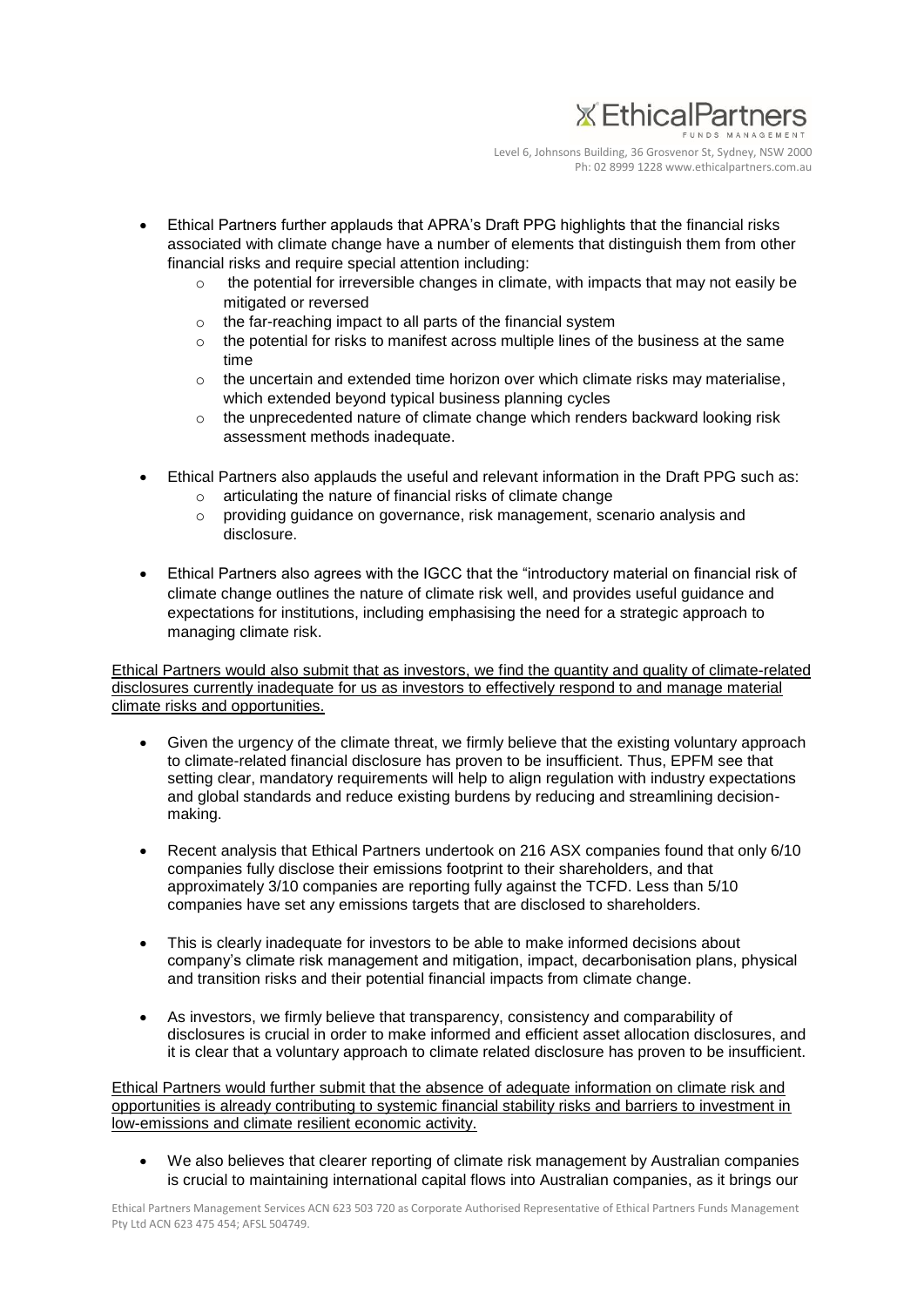## **X** EthicalPartners

Level 6, Johnsons Building, 36 Grosvenor St, Sydney, NSW 2000 Ph: 02 8999 1228 www.ethicalpartners.com.au

reporting standards in line with international markets that have already mandated the TCFD, and provides potential international investors with comfort about Australian companies ability to mitigate their risks and maximise their opportunities in the evolving low-carbon economy, particularly within the context of difficult policy negotiations on climate in the Australian context. We believe that this will be important to avoid potential market fragmentation caused by the rapid developments occurring in overseas markets.

We believe that the draft PPG's structure and general guidance has overall applicability to the range of institutions that it is designed to assist.

We also see that structuring the PPG in line with the TCFD framework as practical to maintain consistency and alignment in reporting.

Ethical Partners would however suggest there is a need to clarify and strengthen some elements of the PPG, including on scenario analysis and disclosure and to phase in a mandatory TCFD-aligned regime overtime.

- EPFM supports IGCC's recent paper, 'Confusion to clarity: A plan for mandatory TCFDaligned disclosure in Australia' and the requirement for implementation of an economy wide mandatory TCFD-aligned disclosure regime. This report also notes the IGCC's support for APRA implementing the Draft PPG and for taking a proactive approach in this process. Ethical Partners, along with the IGCC firmly believes that supervisory guidance and expectations such as via APRA's PPG, while not enforceable, are an important part of the pathway to a mandatory TCFD-aligned disclosure.
- Ethical Partners believes that taking all steps possible to advancing the path to a mandatory TCFD is crucial. Ethical Partners would submit that APRA can play an important role, in coordination with the Australian Council of Financial Regulators, industry, government and standard setting bodies to achieve this goal. The experience with Modern Slavery Reporting has shown that mandating this reporting for companies has led to a marked increase in companies assessing, reporting on, and mitigating their risks of exposure to Modern Slavery. In comparison to the 3/10 companies currently reporting against the TCFD, our recent analysis found that 8/10 companies reported against the Modern Slavery Statements. This proportion of companies addressing Modern Slavery risk jumped markedly from the same research process conducted 2 years ago, before the introduction of mandatory reporting, where only 3/10 companies even mentioned Modern Slavery in their reporting or policies, let alone reported in a systematic fashion about their risks. We believe this clearly demonstrates the effectiveness and need for mandatory reporting on climate risk as well.
- We also believe that it would be valuable for PPG to include further commentary on target setting including Paris-aligned targets in the context of leading practice risk management and governance.
- In particular, the scenario analysis section could be clarified and strengthened to include reference to the need to apply a Paris aligned scenario. We also believe that it is important to further clarify the link between the need to undertake scenario analysis and systemic financial risk posing material financial risk to institutions, to clarify the need for transparency of an institutions decisions about what is 'appropriate to their circumstances', to make the guidance on use of qualitative scenarios clearer and more actionable and to include clear and actionable expectations around existing references to 'leading practice.'